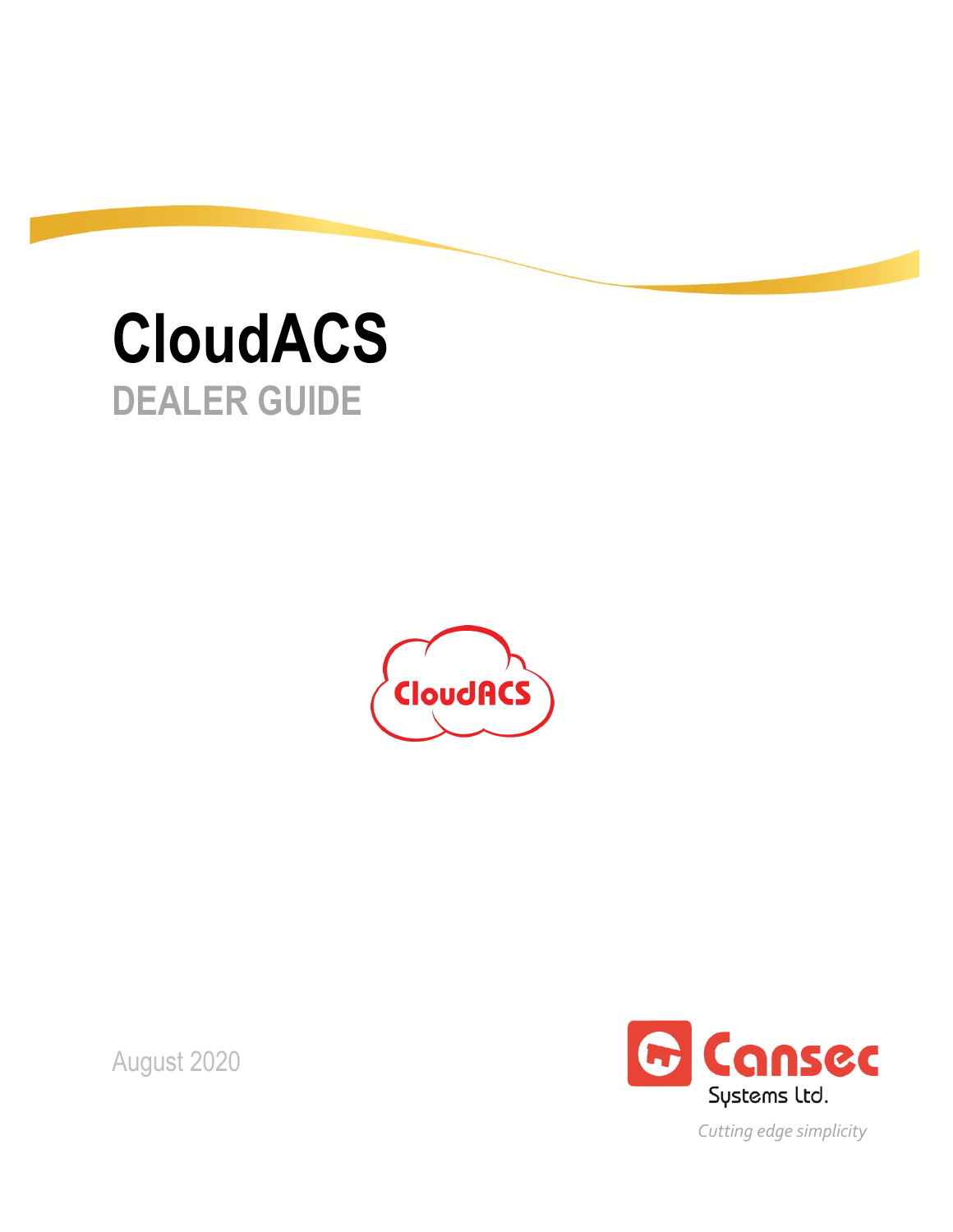## **Table of Contents**

Copyright © 2020 Cansec Systems, Ltd.

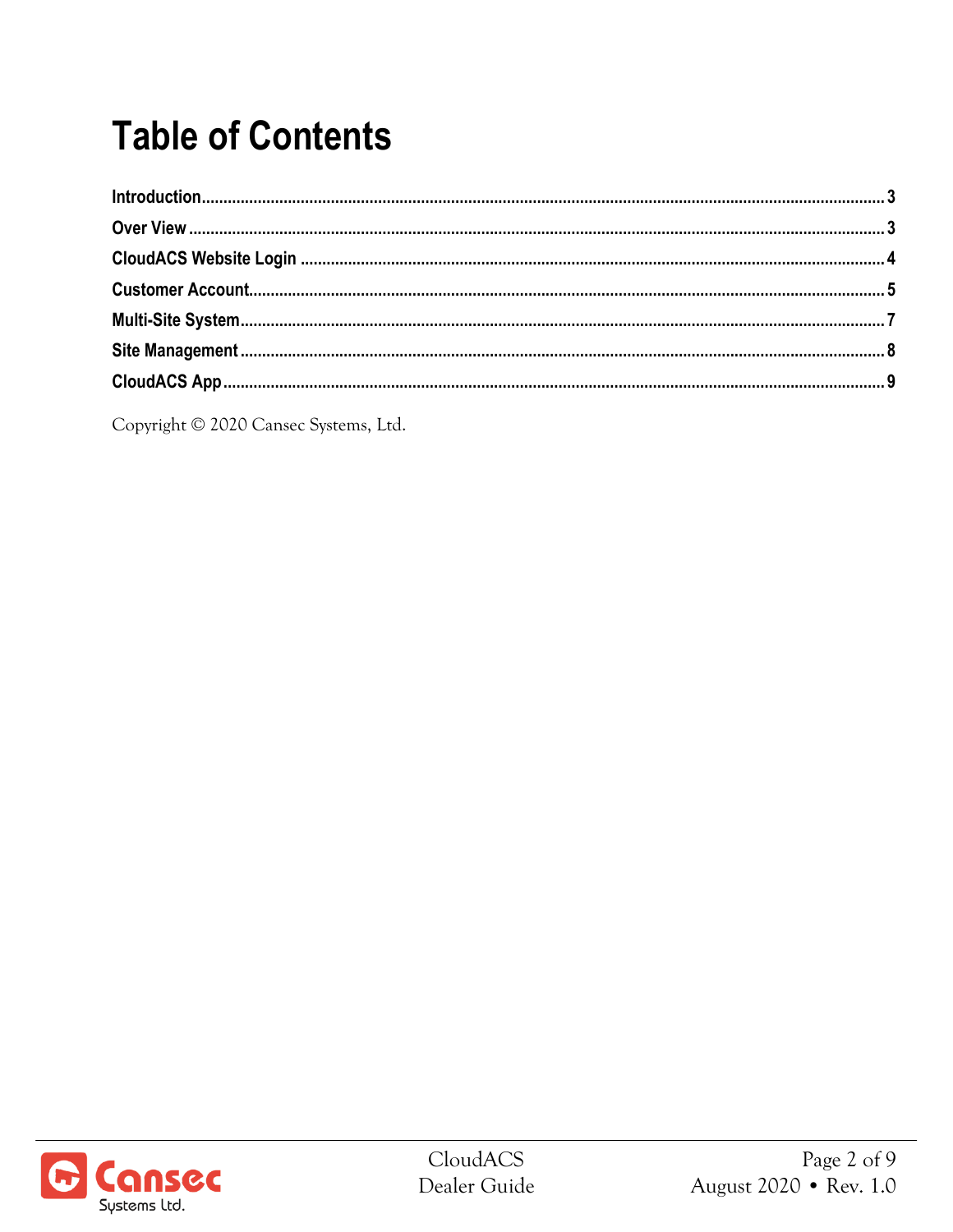#### **Introduction**

The **CloudACS** dealer portal provides a simple interface for the dealer to manage their own access control system as well as viewing, creating and managing their own customers' systems seamlessly.

#### **Over View**

The **CloudACS** system administrators collaborate with the dealers and create the dealer accounts for them to log in the **CloudACS** dealer portal for overall system management.

- Dealers create and assign login for their own customer. The created login should be of type admin in order for the customer to be a site administrator to administer their own system.
- The dealers have full administrative privilege on their own customers' systems and may manage the systems on the customers' behalves.
- There is a single site created for each of the customer. However, if a multi-site system is required then the dealers may create additional sites for the customer.
- There can be more than one site administrators. By default all site administrators can view and manage all sites of their own organization. There is no restriction to which site an administrator is allowed to manage. The site administrators can create additional site administrators.
- The site administrators can create and assign certain site users to manage their site only or multiple sites.
- Site administrators and site user can use the web browser or the **CloudACS** phone app to view and manage their sites.
- The web browser and the phone app all connect to the same **CloudACS**  server https://cloudacs.com
- The web browser allows full site-managing functionalities while the phone app allows simple site-managing functionalities.

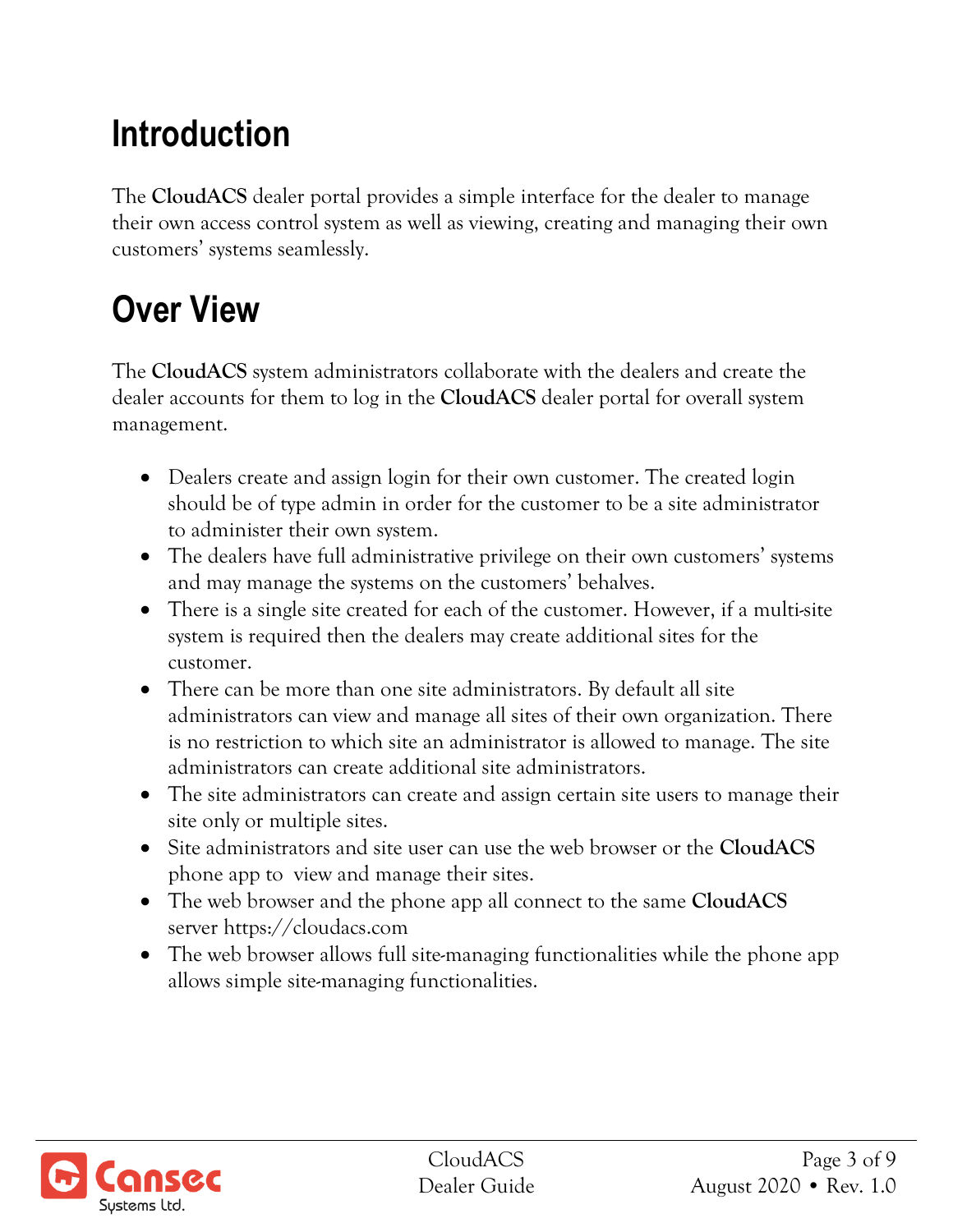#### **CloudACS Website Login**

1. From the web browser, enter [https://cloudacs.com.](https://cloudacs.com/)

| User name |  |
|-----------|--|
| Password  |  |

2. Enter your user name and password that were provided from your **CloudACS** dealer. Click Login. **Note**: *Only password is case sensitive*. *If you forget your password, click* **Forget Password** *to receive a link from your email to reset your password*.



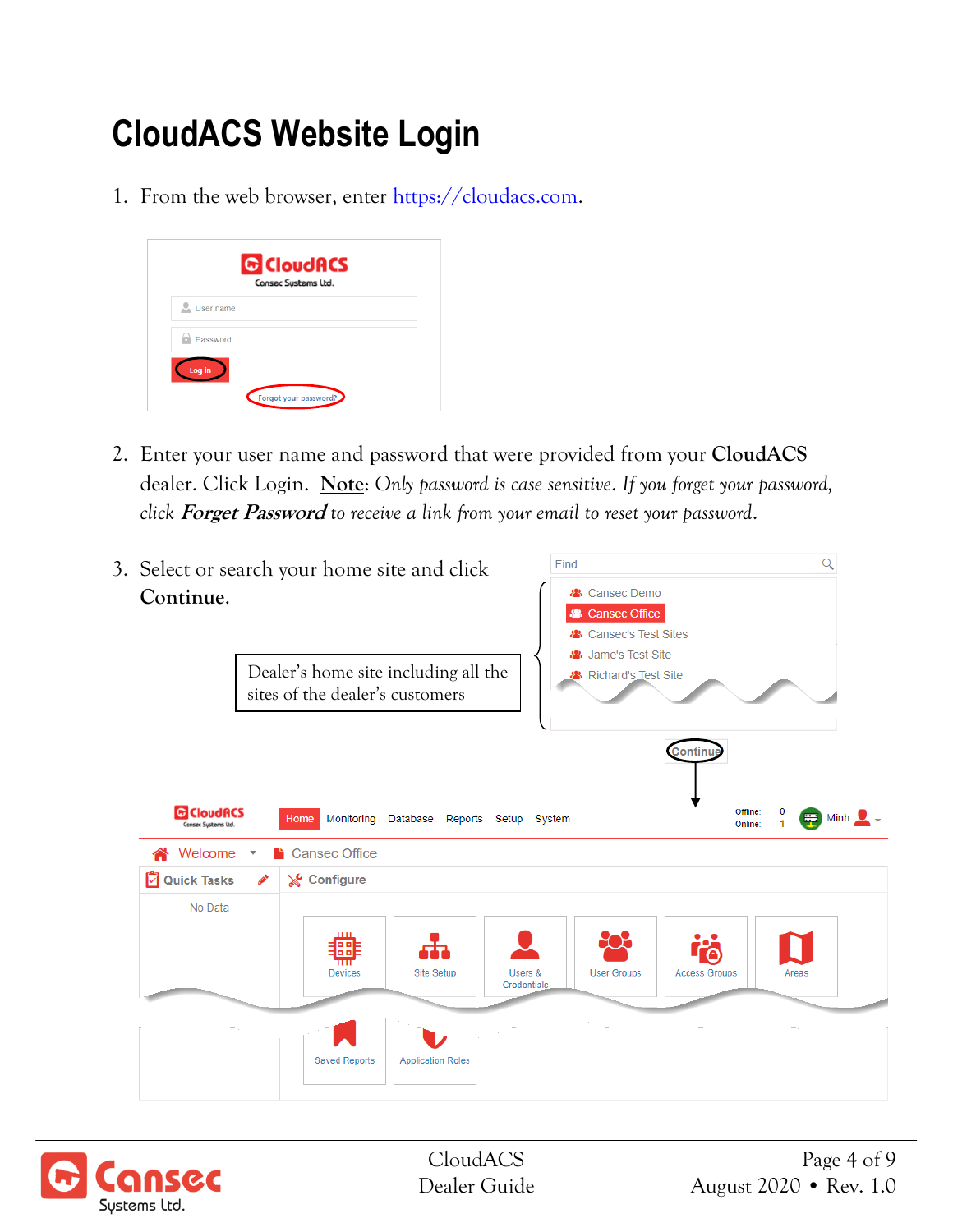#### **Customer Account**

1. Select **Setup->Site Setup**.



2. Select your home site then select **New**. Fill in required information and click **OK**.

| <b>G</b> CloudRCS<br>Consec Systems Ltd.                                                                                                                                           |                  | Home Monitoring Database                                                                                             |                      | Reports Setup System   |                       | Offline:<br>Online: | 0<br>1 | <b>B</b> Minh |
|------------------------------------------------------------------------------------------------------------------------------------------------------------------------------------|------------------|----------------------------------------------------------------------------------------------------------------------|----------------------|------------------------|-----------------------|---------------------|--------|---------------|
| <b>Site Setup</b>                                                                                                                                                                  | <sup>1</sup> New | <b>A</b> Save                                                                                                        | $C$ Refresh          | Folder<br>$\mathbf{v}$ |                       |                     |        |               |
| $\triangle$ $\triangle$ All Sites<br>tansec Main<br>▶ & Cansec Demo<br>器 Cansec Office<br>ъ.<br>器 Cansec's Test Sites<br>Þ.<br>器 Jame's Test Site<br>Þ.<br>▶ & Richard's Test Site | $\alpha$         | <b>New Customer</b><br>Name $\ast$<br><b>Description</b><br>Last name $\ast$<br>Email<br>Login $*$<br>New password * | Confirm new password | First name             | Middle name<br>Cancel | $\times$            |        |               |

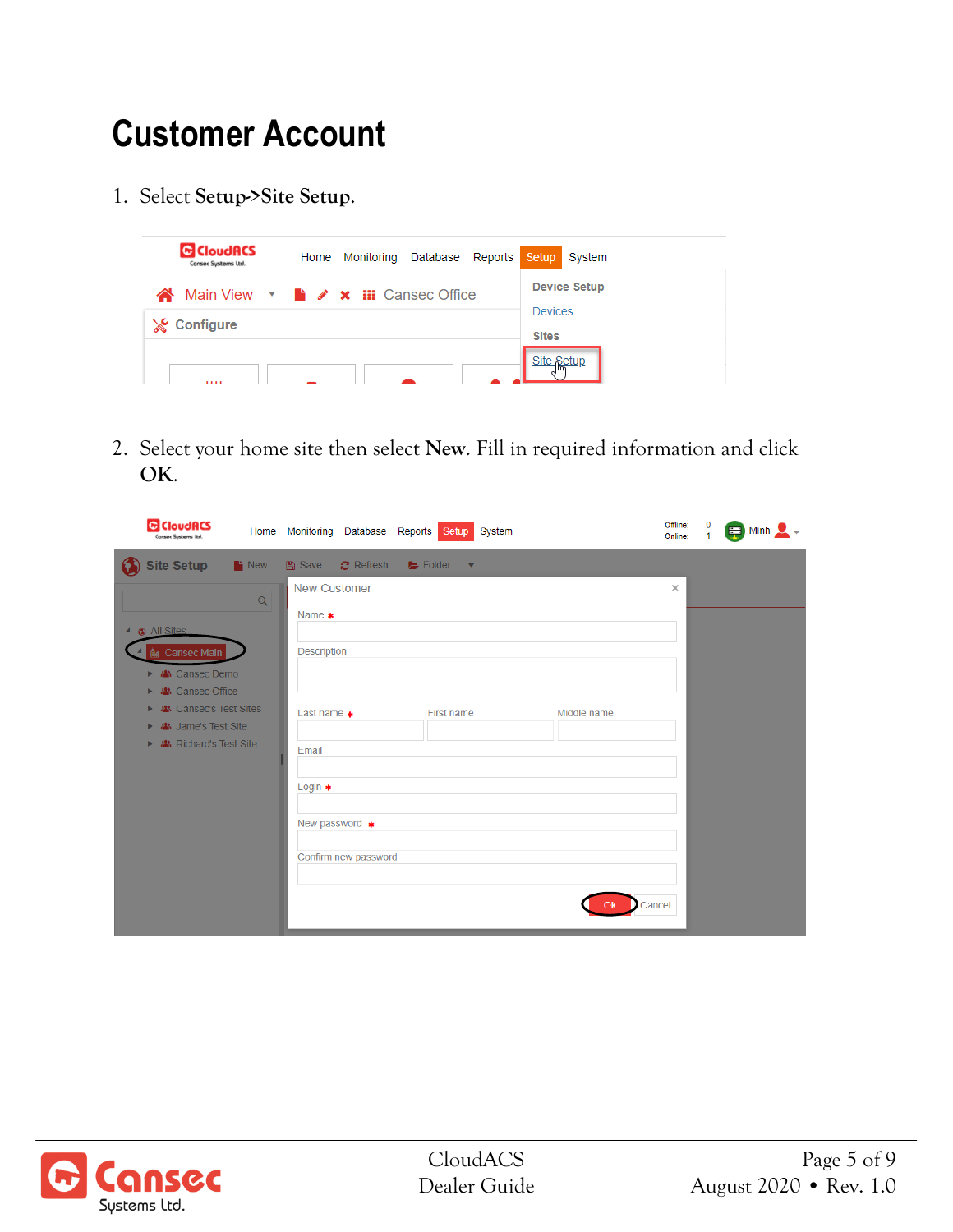3. If necessary rename site e.g. ABC HQ and fill in optional description and save it.

| <b>Site Setup</b><br><b>A</b> Save                                                                                 | $\Omega$ Refresh $\times$ Delete                                    |
|--------------------------------------------------------------------------------------------------------------------|---------------------------------------------------------------------|
|                                                                                                                    | General                                                             |
| <b>C</b> All Sites<br><b>A</b> Cansec Main<br>ᆁ<br>▲ ABC Corp<br>٠<br><b>N</b> New Site<br>器 Cansec Demo<br>ъ.     | Name $\ast$<br>New Site<br>Description<br>Enter description here    |
| 器 Cansec Office<br>ъ.<br><b>▲</b> Cansec's Test Sites<br>ъ.<br>& Jame's Test Site<br>ъ.<br>▶ & Richard's Test Site | $\Box$ Allow Sharing<br>$\triangledown$ Enabled<br>Type<br>Customer |

There will be a confirmation prompt when you wish to delete a site

| Delete ABC HQ?                                                                                                                                                                                                                     |        |  |  |  |  |  |
|------------------------------------------------------------------------------------------------------------------------------------------------------------------------------------------------------------------------------------|--------|--|--|--|--|--|
| Warning: Please read the following carefully before proceeding!                                                                                                                                                                    |        |  |  |  |  |  |
| Are you ABSOLUTELY sure? This action CANNOT be undone.<br>This will permanently delete the site ABC HQ. Deletion includes all the<br>controllers, users, credentials, logs and other entities associated to the data<br>partition. |        |  |  |  |  |  |
| Please type the name of the site to confirm.                                                                                                                                                                                       |        |  |  |  |  |  |
| <b>Delete</b>                                                                                                                                                                                                                      | Cancel |  |  |  |  |  |

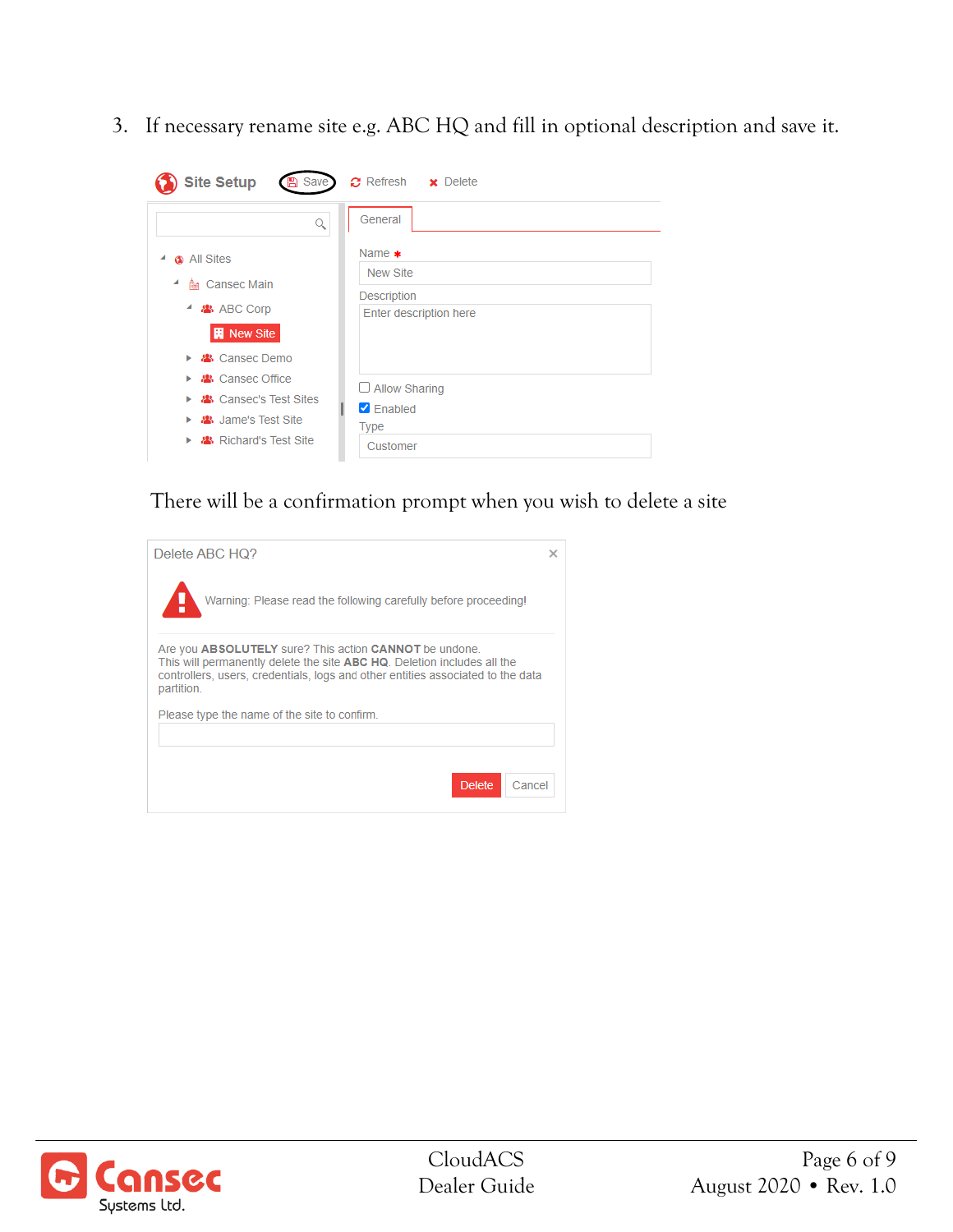#### **Multi-Site System**

For a system such as multi-tenant building or an organization that has multiple sites or locations, the dealer can easily create additional sites for the customer.

1. Select the home site of the customer (the parent node) and select **New**.

| <b>G</b> CloudACS<br>Consec Systems Ltd                                                                                                                                                               | Home       | Monitoring                                                              | Database                                                                       | Reports | Setup                   | System |                    |                                                                                                                                                | Offline:<br>Online: | 0<br>4 | $\Box$ Minh $\sim$ - |                |
|-------------------------------------------------------------------------------------------------------------------------------------------------------------------------------------------------------|------------|-------------------------------------------------------------------------|--------------------------------------------------------------------------------|---------|-------------------------|--------|--------------------|------------------------------------------------------------------------------------------------------------------------------------------------|---------------------|--------|----------------------|----------------|
| <b>Site Setup</b>                                                                                                                                                                                     | <b>New</b> | <b>A</b> Save                                                           | $\Omega$ Refresh                                                               | Folder  | $\overline{\mathbf{v}}$ |        |                    |                                                                                                                                                |                     |        |                      |                |
| $\triangle$ $\bullet$ All Sites                                                                                                                                                                       | Q          | General<br>Name $*$                                                     |                                                                                |         |                         |        |                    |                                                                                                                                                |                     |        |                      |                |
| <b>A</b> Cansec Main<br><b>卷 ABC Corp</b><br><b>開 ABC HQ</b><br>器 Cansec Demo<br><b>2</b> Cansec Office<br><b>3</b> Cansec's Test Sites<br><b>43 Jame's Test Site</b><br><b>卷</b> Richard's Test Site |            | ABC Co<br><b>Descriptic</b><br>Enter de:<br>Contact<br>Phone 1<br>Email | <b>New Partition</b><br>Name $\ast$<br><b>Description</b><br><b>Admin only</b> |         |                         |        | $\times$<br>Cancel | Admin Only:<br>Select this option only<br>when you need to reserve a<br>site for the administrators<br>to manage but not the<br>regular users. |                     |        |                      |                |
|                                                                                                                                                                                                       |            | <b>Address</b><br><b>Z</b> Enabled                                      |                                                                                |         |                         |        |                    |                                                                                                                                                |                     |        |                      |                |
| Q <sub>k</sub> Login Again                                                                                                                                                                            |            |                                                                         |                                                                                |         |                         |        |                    |                                                                                                                                                |                     |        |                      | $\pmb{\times}$ |

2. Enter a name for the site or partition and click **OK**.

| <b>Site Setup</b><br><b>A</b> Save                                                                      | $\boldsymbol{c}$ Refresh<br>$\times$ Delete                                  | <b>Allow Sharing:</b>                                                                                                                       |
|---------------------------------------------------------------------------------------------------------|------------------------------------------------------------------------------|---------------------------------------------------------------------------------------------------------------------------------------------|
| <b>a</b> All Sites<br>▲ A Cansec Main<br><b>器 ABC Corp</b><br><b>開</b> Warehouse<br><b>H</b> ABC HQ     | General<br>Name $\ast$<br>Warehouse<br>Description<br>Enter description here | Select this option only if<br>resources e.g. doors, users<br>etc are shared from this site<br>with other sites in the same<br>organization. |
| Cansec Demo<br>Cansec Office<br>器 Cansec's Test Sites<br>Jame's Test Site<br><b>Richard's Test Site</b> | $\Box$ Allow Sharing<br>$\triangledown$ Enabled<br>Type<br>Customer          | <b>Enabled:</b> Enable or disable<br>this site. When disabled, no<br>one may login to manage                                                |

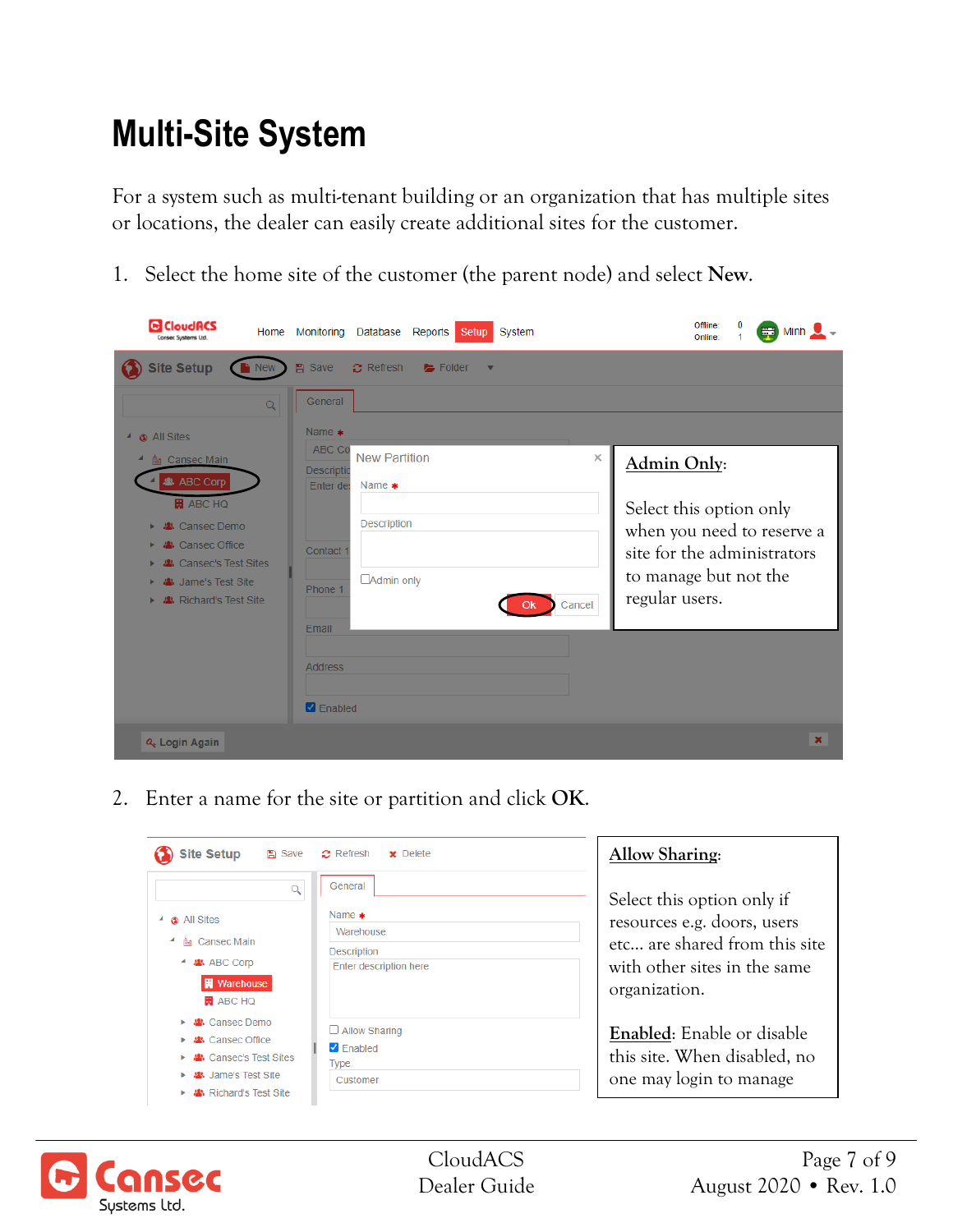#### **Site Management**

Log in to [https://cloudacs.com](https://cloudacs.com/) and select of the site of your customers you wish to manage and click **Continue**. You may select your own site to manage it.



Download CloudACS Operator Guide from<https://cansec.com/downloads> for more information